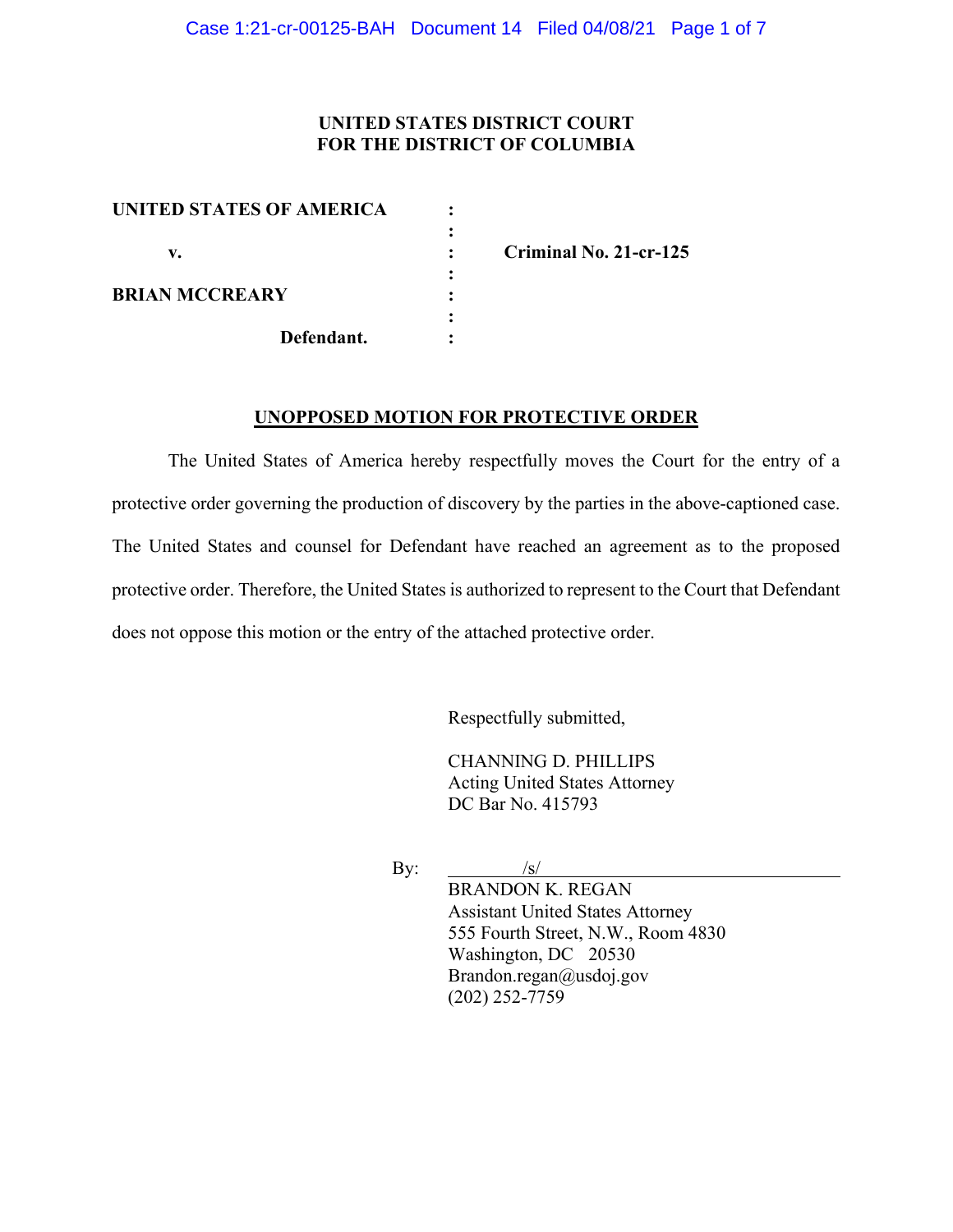## **UNITED STATES DISTRICT COURT FOR THE DISTRICT OF COLUMBIA**

| UNITED STATES OF AMERICA |            |   |
|--------------------------|------------|---|
|                          |            |   |
| v.                       |            | r |
|                          |            |   |
| <b>BRIAN MCCREARY</b>    |            |   |
|                          |            |   |
|                          | Defendant. |   |
|                          |            |   |

**v. : Criminal No. 21-cr-125**

#### **PROTECTIVE ORDER GOVERNING DISCOVERY**

To expedite the flow of discovery material between the parties and adequately protect the United States' legitimate interests, it is, pursuant to the Court's authority under Fed. R. Crim. P. 16(d)(1) and with the consent of the parties, ORDERED:

1. **Materials Subject to this Order.** This Order governs materials provided by the United States at any stage of discovery during this case and which the United States has identified as either "Sensitive" or "Highly Sensitive." Examples of materials that the United States may designate as "Sensitive" or "Highly Sensitive" pursuant to this Order include but are not limited to:

- a. Personal identity information as identified in Rule 49.1 of the Federal Rules of Criminal Procedure, as well as telephone numbers, email addresses, driver's license numbers, and similar unique identifying information;
- b. Information regarding the government's confidential sources;
- c. Information that may jeopardize witness security;
- d. Contact information for, photographs of, and private conversations with individuals that do not appear to be related to the criminal conduct in this case;
- e. Medical or mental health records;
- f. Sources and methods law-enforcement officials have used, and will continue to use, to investigate other criminal conduct related to the publicly filed charges;
- g. Surveillance camera footage from the U.S. Capitol Police's extensive system of cameras on U.S. Capitol grounds;<sup>1</sup>

 $1$  To be clear, this does not include footage from body worn cameras from other police departments that responded on January 6, 2021, the vast amount of which the United States will *not* designate as Sensitive or Highly Sensitive. (Body worn camera footage will be marked Sensitive or Highly Sensitive only if it contains material described in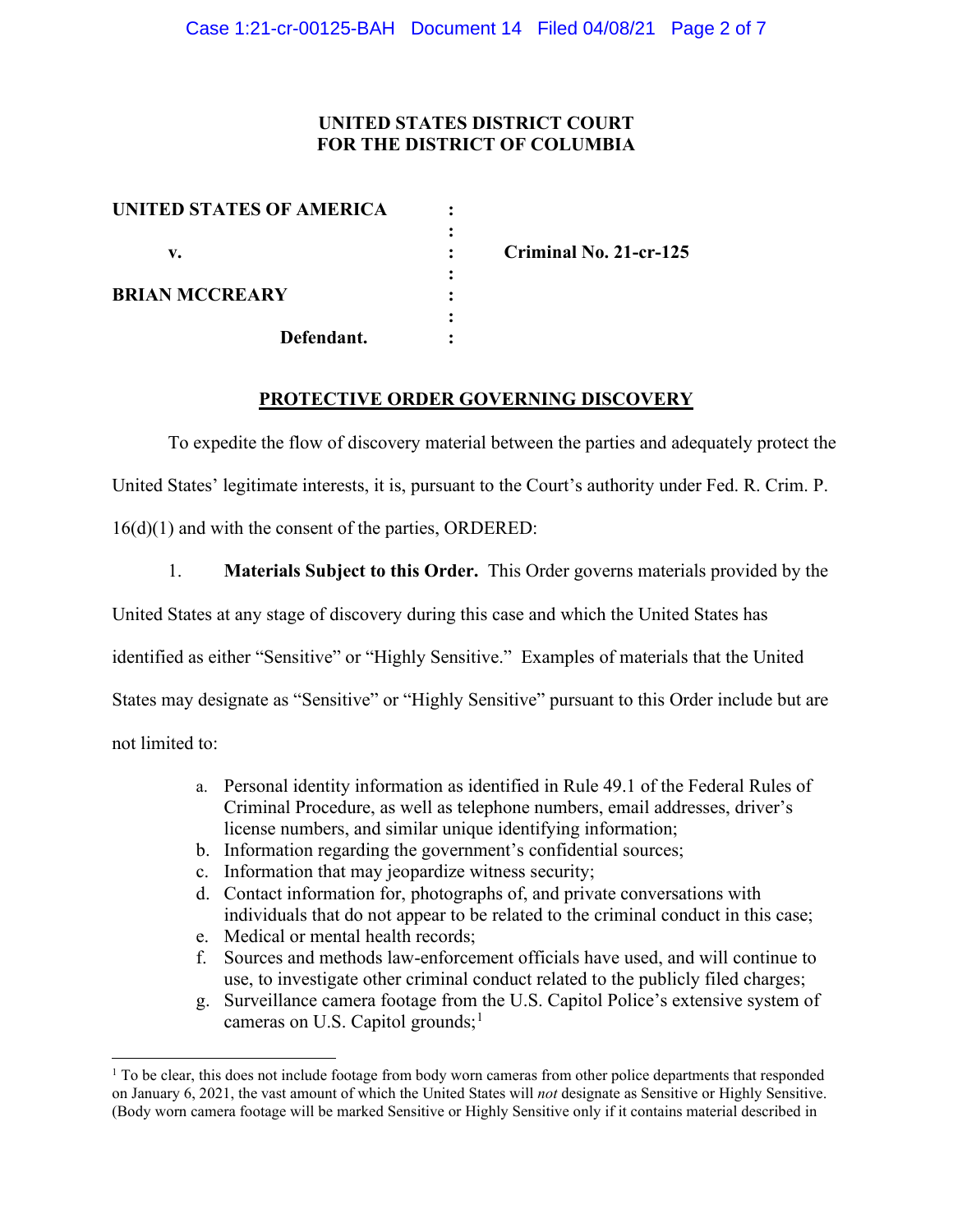- h. Repair estimates from the Architect of the Capitol;
- i. Materials designated as "security information" pursuant 2 U.S.C. §1979; and
- j. Tax returns or tax information.

This Order will not be used to designate materials as Sensitive or Highly Sensitive unless such designation is necessary for one of the reasons stated in this paragraph or for a similar reason not anticipated by this Order. The government agrees to make every effort to provide discovery in a manner that will allow for most discovery to be produced without such designations.

2. **Defendant.** Any reference to "Defendant" herein refers individually to each

defendant identified in the caption above.

3. **Legal Defense Team.** The "legal defense team" includes defense counsel

(defined as counsel of record in this case, including any post-conviction or appellate counsel)

and any attorneys, investigators, paralegals, support staff, and expert witnesses who are advising

or assisting defense counsel in connection with this case.

# 4. **Rules for the Handling of Sensitive and Highly Sensitive Materials.**

- a. **Limitations on Use.** Defendant and the legal defense team may use Sensitive and Highly Sensitive discovery materials solely in connection with the defense of this case and any other case connected to the events at the United States Capitol on January 6, 2021, including any post-conviction or appellate litigation, and for no other purpose, and in connection with no other proceeding, without further order of this Court.
- b. **Limitations on Dissemination.** No Sensitive or Highly Sensitive materials, or the information contained therein, may be disclosed to any persons other than Defendant, the legal defense team, or the person to whom the Sensitive or Highly Sensitive information solely and directly pertains or his/her counsel, without agreement of the United States or prior authorization from the Court.
- c. **Limitations on Reproduction.** Defendant, the legal defense team, and authorized persons shall not copy or reproduce the Sensitive or Highly Sensitive materials except in order to provide copies of the materials for use in connection with this case by Defendant, the legal defense team, the person to whom the Sensitive or Highly Sensitive information solely and directly

paragraph one above or for a similar reason not anticipated by this Order.)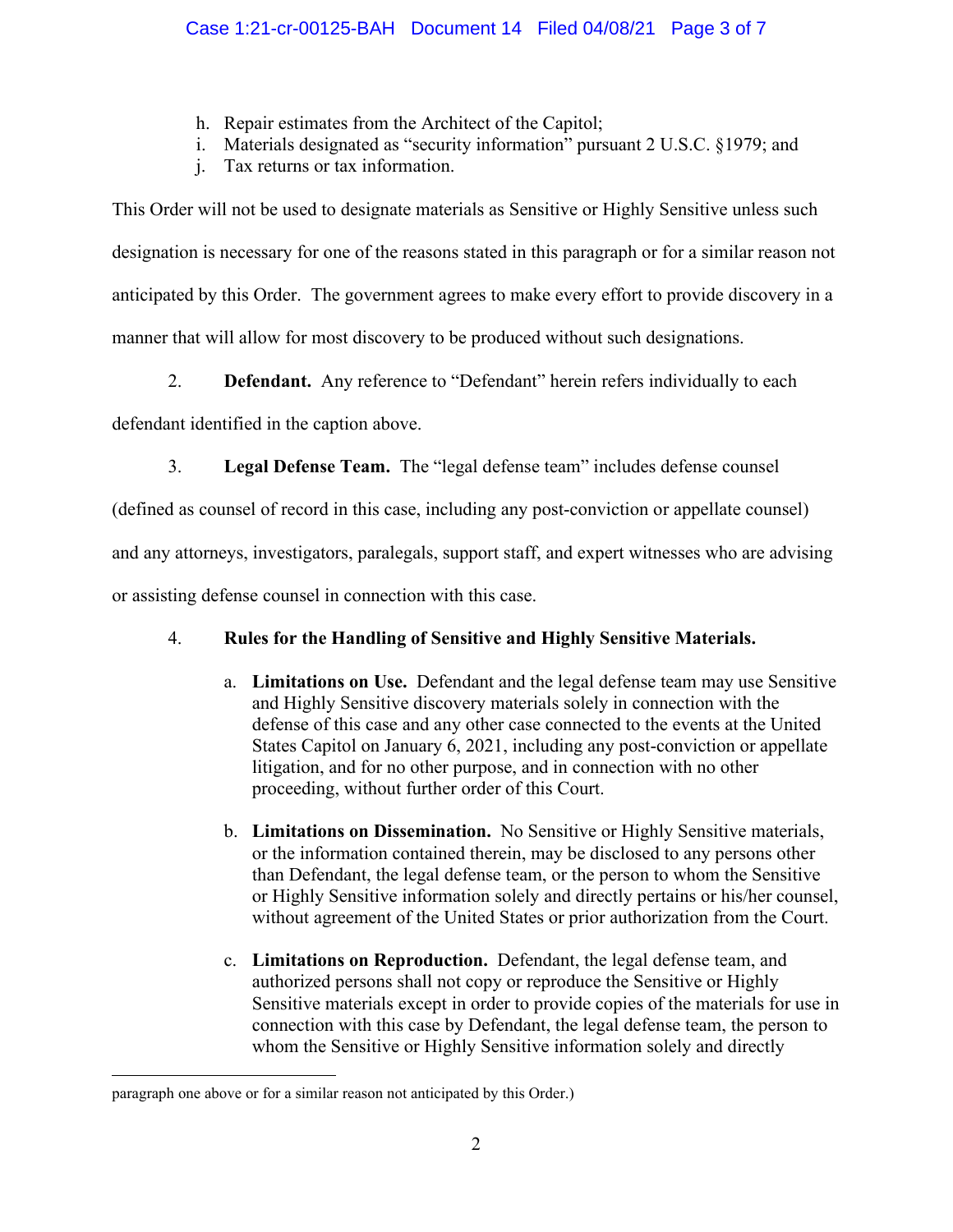pertains or his/her counsel, and other persons to whom the Court may authorize disclosure (collectively, "authorized persons").

If defense counsel provides Defendant access to Sensitive or Highly Sensitive materials, defense counsel must advise Defendant that Defendant may not record any personal identity information as identified in Rule 49.1 of the Federal Rules of Criminal Procedure or any telephone numbers, email addresses, driver's license numbers, and similar unique identifying information. By signing the attached affirmation, Defendant agrees not to do so.

Copies and reproductions, and any notes or records made in relation to the contents of the Sensitive and Highly Sensitive materials, are to be treated in the same manner as the original materials.

- d. **Court Filings.** Absent prior agreement by the parties or permission from the Court, no party shall disclose materials designated as Sensitive or Highly Sensitive in any public filing with the Court. Such materials shall be submitted under seal. The Clerk shall accept for filing under seal any filings so marked by the parties pursuant to this Order.
- e. **Court Hearings.** The restrictions in this Order shall not limit either party in the use of the materials in judicial proceedings in this case. The procedures for use of designated Sensitive and Highly Sensitive materials during any hearing or the trial of this matter shall be determined by the parties and the Court in advance of the hearing or trial. No party shall disclose materials designated Sensitive or Highly Sensitive in open court without agreement by the parties that such materials may be disclosed in open court or prior consideration by the Court.

## 5. **Additional Rules for Handling of Sensitive Materials.** The following

additional terms apply to Sensitive materials:

a. **Storage.** Sensitive materials must be maintained in the custody and control of Defendant, the legal defense team, and authorized persons. This restriction shall not apply to the person to whom the Sensitive information solely and directly pertains or his/her attorney.

## 6. **Additional Rules for Handling of Highly Sensitive Materials.** The following

additional rules apply to Highly Sensitive materials:

a. **Additional Limitations on Dissemination.** Defense counsel may not provide a copy of Highly Sensitive materials to Defendant or permit Defendant to view such materials unsupervised by defense counsel or an attorney,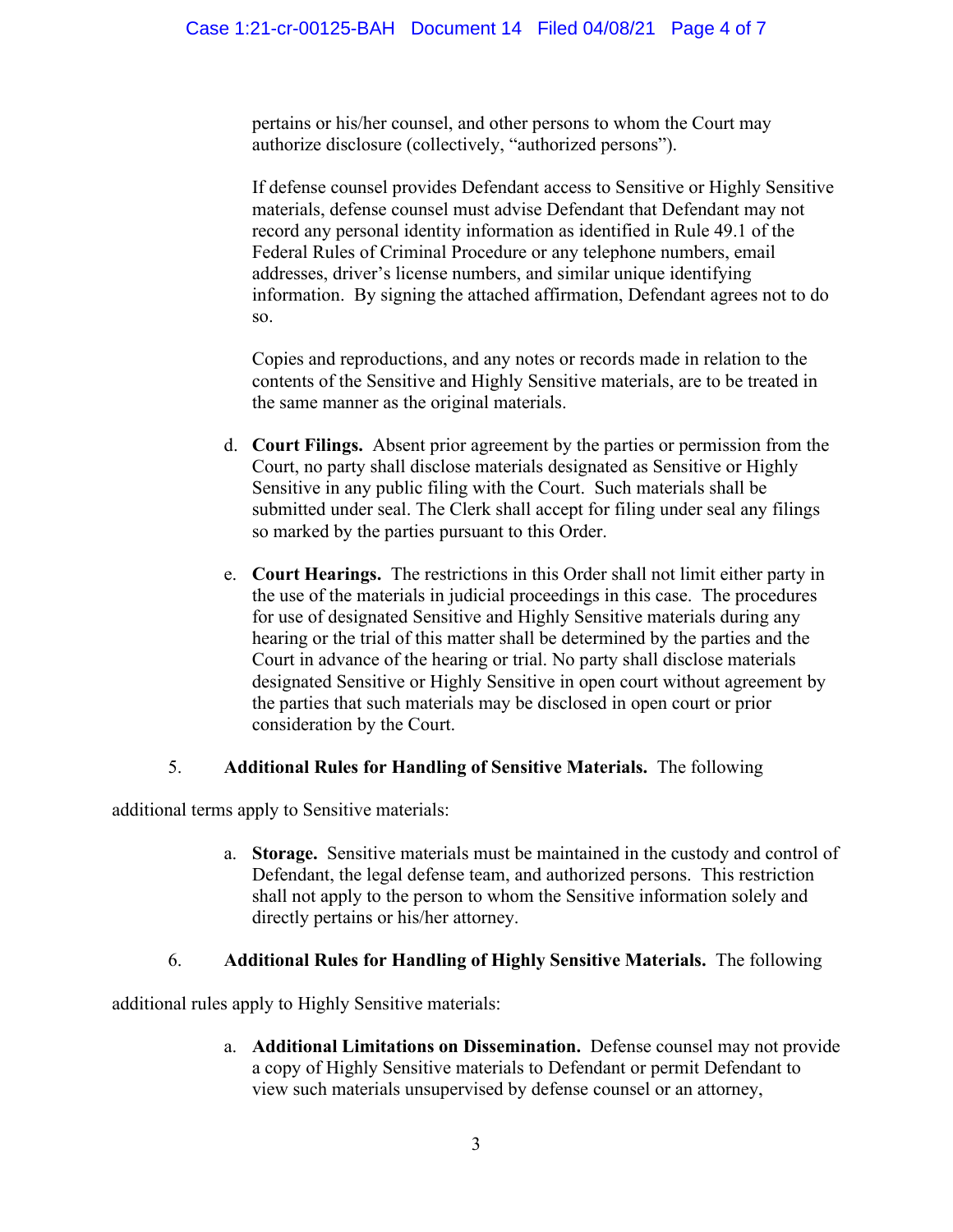investigator, paralegal, or support staff person employed by defense counsel. The parties agree that defense counsel or an attorney, investigator, paralegal, or support staff person employed by defense counsel, may supervise Defendant by allowing access to Highly Sensitive materials through a cloudbased delivery system that permits Defendant to view the materials but does not permit Defendant the ability to download; provided that, prior to doing so, defense counsel first provides notice to the United States and allow the United States to file an objection with the Court if no agreement is reached.

- b. **Additional Limitations on Reproduction.** Counsel agrees that prior to showing materials to Defendant designated as Highly Sensitive, counsel or an attorney, investigator, paralegal, or support staff person employed by defense counsel will read Defendant the relevant parts of this Order, and remind Defendant of the consequences of violating the Order. If Defendant takes notes regarding Highly Sensitive materials, counsel or an attorney, investigator, paralegal, or support staff person employed by defense counsel must take reasonable steps to determine whether Defendant has copied any personal identity information as identified in Rule 49.1 of the Federal Rules of Criminal Procedure or any telephone numbers, email addresses, driver's license numbers, and similar unique identifying information.
- c. **Storage.** Highly Sensitive materials must be maintained in the custody and control of the legal defense team and authorized persons. This restriction shall not apply to the person to whom the Highly Sensitive information solely and directly pertains or his/her attorney.

7. **Viewing by Incarcerated Defendants.** If Defendant is in the custody of the

United States Marshals Service, defense counsel is authorized to provide a copy of discovery materials to the appropriate point of contact so that the defendant can view the discovery materials, subject to the terms of this Order.

8. **Disputes.** The parties shall make a good faith effort to resolve any dispute about a sensitivity designation before requesting the Court's intervention. The United States may agree to remove or reduce a sensitivity designation without further order of this Court. Whenever the redaction of specified information will resolve the basis for which a sensitivity designation was applied, the United States will agree to redaction, and such redaction will render the materials no longer subject to this Order. Any agreement to reduce or remove a sensitivity designation or to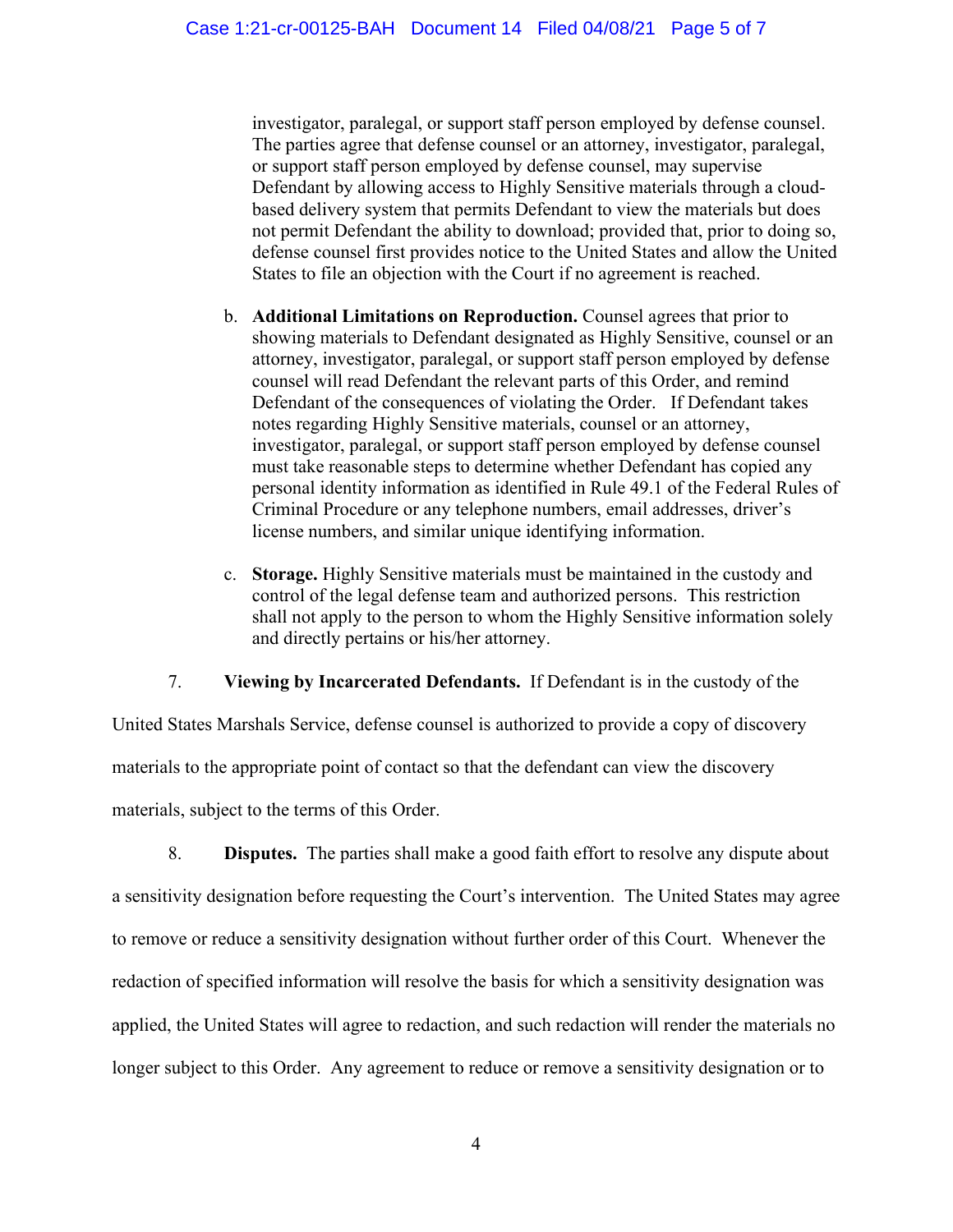#### Case 1:21-cr-00125-BAH Document 14 Filed 04/08/21 Page 6 of 7

redact specific information shall be memorialized in writing.

9. **Modification Permitted.** Nothing in this Order shall prevent any party from seeking modification of this Order nor prevent the defense from contesting a sensitivity designation. The parties agree that the burden of demonstrating the need for a protective order remains with the government at all times.

10. **Failure not Waiver.** The failure by the United States to designate any materials

as Sensitive or Highly Sensitive upon disclosure shall not constitute a waiver of the United States' ability to later designate the materials as Sensitive or Highly Sensitive but the

government must separately identify and memorialize the changed status of those materials in

writing.

11. **Automatic Exclusions from this Order.** This Order does not apply to materials

that:

- a. Are, or later become, part of the public court record, including materials that have been received in evidence in this or other public trials or hearings;
- b. Were derived directly from Defendant or that pertain solely to Defendant. Examples of such materials include Defendant's own financial records, telephone records, digital device downloads, social media records, electronic communications, arrest records, and statements to law enforcement; <sup>2</sup> and
- c. Materials that the defense obtains by means other than discovery.

#### 12. **Government's Discovery Obligations.** Nothing in this Order modifies the

United States' obligations at any stage of discovery in this case pursuant to Federal Rules of Criminal Procedure 16 and 26.2, Local Criminal Rule 5.1, 18 U.S.C. § 3500 (the Jencks Act), and the government's general obligation to produce exculpatory and impeachment information in

 $2$  Discoverable materials that were derived directly from Defendant or that pertain solely to Defendant are exempt from this Order regardless of whether the United States has designated any such materials as "Sensitive" or "Highly Sensitive" because the same materials are being provided or made available to co-defendants or other persons charged in connection with the events at the United States Capitol on January 6, 2021.